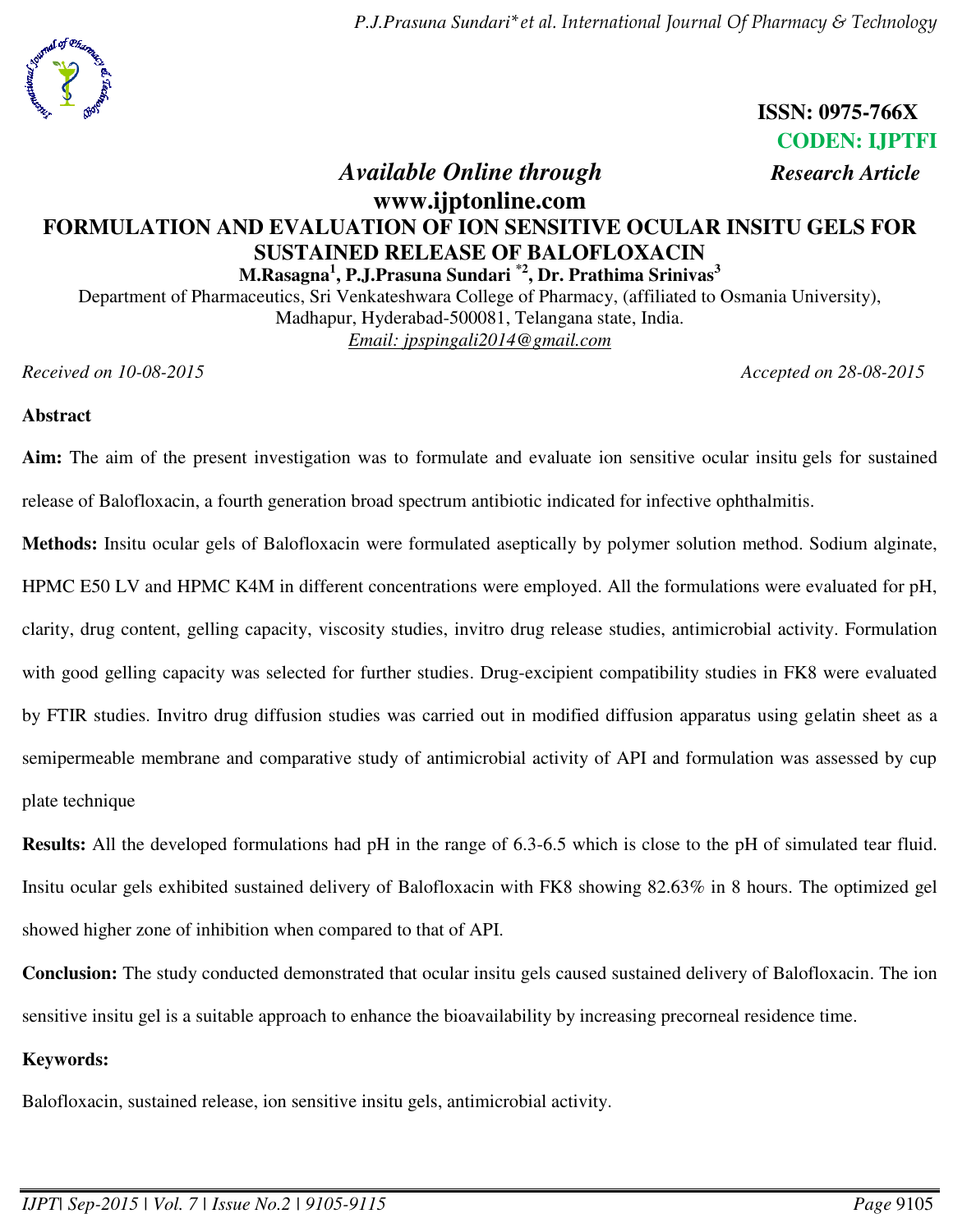#### **Introduction**

Ophthalmic drug delivery is a challenging area as the unique anatomy of eye restricts the drug absorption into the deeper tissues. Existing ophthalmic drug delivery systems like inserts, ointments and suspensions had drawbacks like patient compliance, blurred vision, and heterogeneity.<sup>1</sup> To overcome these drawbacks an approach to increase the viscosity of a drug formulation in the precorneal region that leading to an increased bioavailability, due to slower drainage from the cornea; several concepts for the in-situ gelling systems have been investigated. These systems can be triggered by pH, temperature, and ion activation. Insitu gels are made from polymers that exhibit phase transition due to physicochemical change in the environment.<sup>2,5</sup> They can be conveniently used as a solution into the conjuctival sac in the eye. Upon contact with the lachrymal fluid, the polymer changes its conformation to form a gel. This delivery system has the ease of administration similar to an ophthalmic solution and has a long retention time because of the gel formation.<sup>3</sup>

Ion sensitive insitu gels have the ability to cross link with the cations present in the tear fluid resulting in formation of a gel on the ocular surface. They can be formulated at optimal pH for ocular delivery using buffers, can be easily and accurately instilled at room temperature.<sup>4</sup> The aim of the present study was to formulate and evaluate ion sensitive insitu gels of Balofloxacin using sodium alginate and HPMC K4M/ HPMC E50 LV in order to achieve sustained delivery of Balofloxacin by increasing the precorneal residence time.

#### **Materials and Methods**

Balofloxacin was obtained from Cirex Pharmaceuticals, Hyderabad, India as a gift sample, sodium alginate was purchased from Loba Chemie Pvt. Ltd, India HPMC E50, K4M purchased from Colorcon Asia Pvt Ltd. Other chemicals used were from SD Fine Chemicals, Mumbai. Other materials and solvents used were of analytical grade.

Preparation of Insitu gel: The polymeric solution was prepared by dispersion method. Required quantities of sodium alginate, HPMC- E 50 LV/HPMC- K4M were dispersed in water with continuous stirring until the complete dissolution. Solution of Balofloxacin was added in to the polymeric solution with continuous stirring. Preservative and isotonic agents were added. The pH of the solution was found to be 6.3-6.5.

## **Evaluation of insitu gels: 7,8**

The formulated insitu gels were evaluated for pH, clarity, viscosity, gelling capacity, drug content, invitro drug release studies and antimicrobial studies.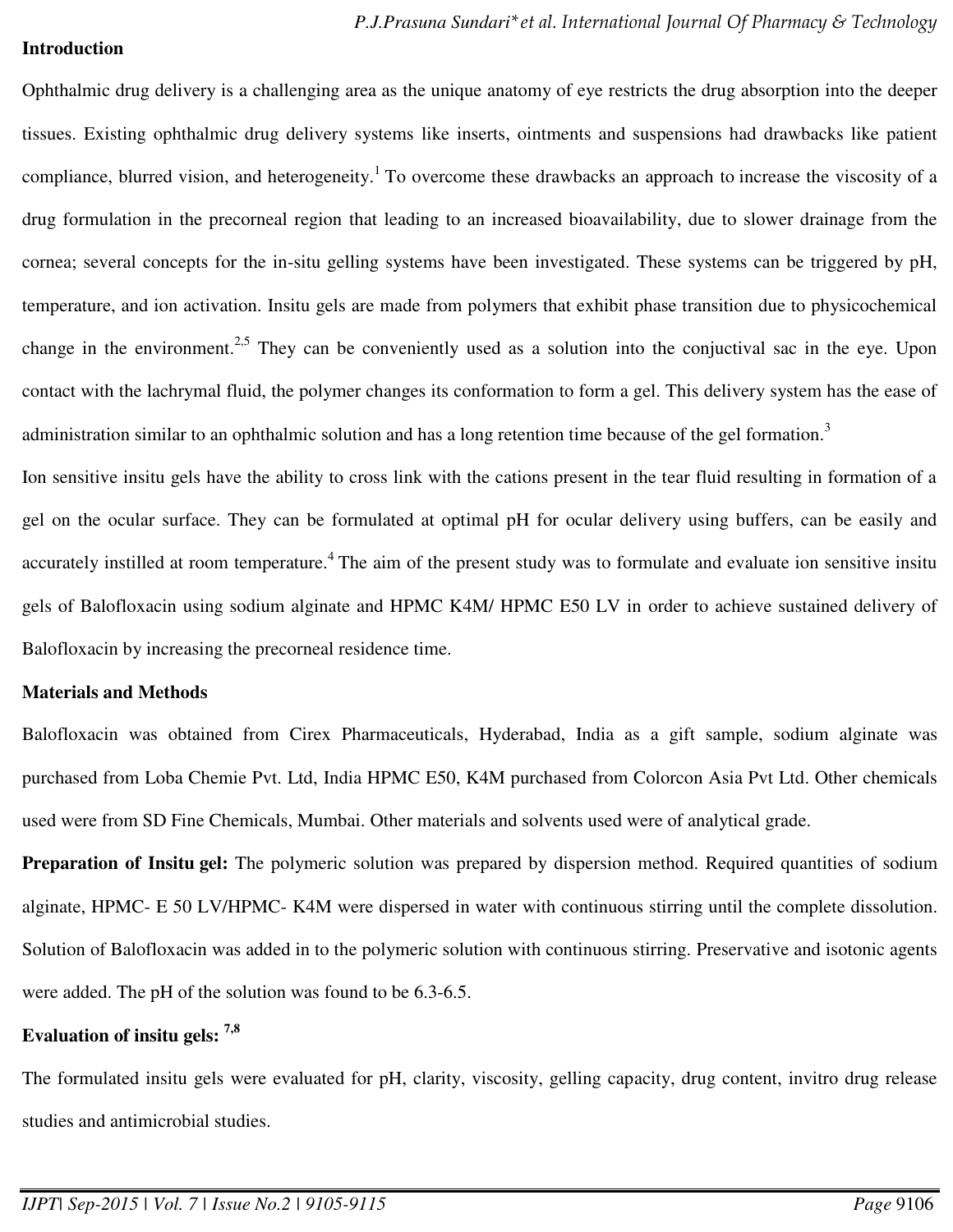### **FTIR studies:**

Insitu gel and pure drug were subjected to FTIR studies to observe for drug-polymer interactions.

## **Syringe ability:**

A 5ml of the polymeric solution was drawn into a hypodermic syringe with a 20 gauge needle. It was cheked for the ability of the formulation that can be dispensed out from the syringe.

## **Gelling capacity:**

Gelling capacity of the formulated insitu gels was determined by instilling a drop of the formulation into a beaker containing freshly prepared pH 7.4 phosphate buffer and was visually observed for the time taken for gelling.

## **Rheological studies:**

The viscosity was measured using Brookfield viscometer. 25ml of the insitu gel formulation was placed in a sampler tube and analyzed at 37˚C by a circulating bath connected to the viscometer adaptor. The angular velocity of the spindle was increased from 1 to 30 and the viscosity of the formulation was measured.

## **Estimation of drug content:**

0.1ml of the formulation was diluted to 100ml with pH 7.4 phosphate buffer and the drug content was estimated spectrophotometrically at 293nm.

## **Invitro drug release studies:**

The invitro drug release studies of the formulations were carried out in modified diffusion apparatus. The freshly prepared simulated tear fluid (pH7.4) was used as a diffusion medium. Gelatin sheet used as the semi-permeable membrane was soaked overnight. Two ml of formulation was accurately placed into the donor chamber which was suspended in a beaker containing 30 ml of diffusion medium such that the membrane just touches the surface of the medium. Medium was maintained at a temperature of  $37 \pm 2$ °C with a stirring rate of 50 rpm using magnetic stirrer. About 3 ml of sample was withdrawn at a predetermined time interval of 1 hour for 10 hours and replaced with an equal volume of fresh diffusion medium. The aliquots were diluted with the diffusion medium and analyzed at 293 nm spectrophotometrically.

## **Antimicrobial activity:**

Antimicrobial activity of Balofloxacin was determined by Cup plate technique. Standard sample of pure drug and test solution of the formulation was prepared in the concentration of 1, 1.5, 2µg/ml and pH 7.4 was used as a control. Plates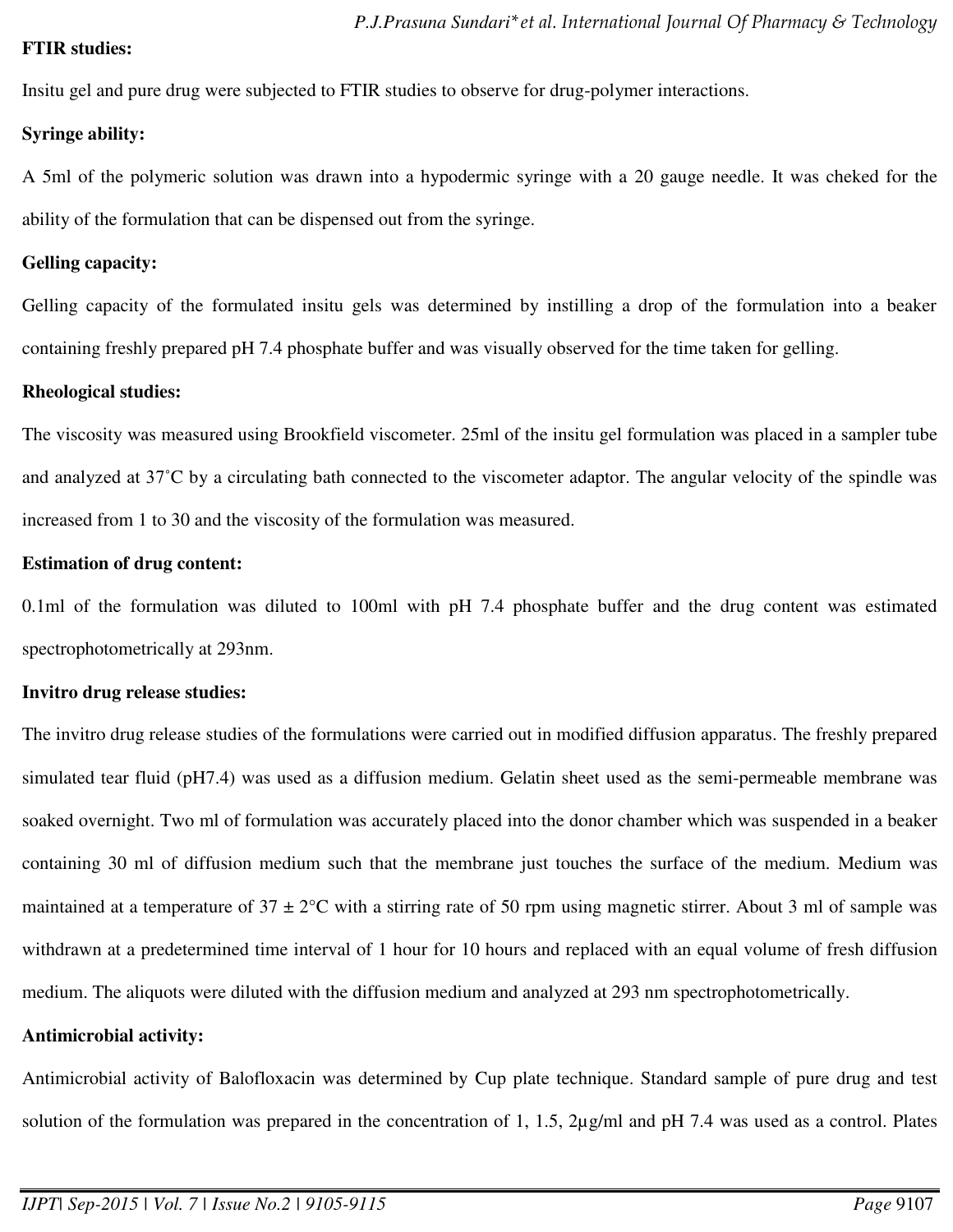*P.J.Prasuna Sundari\*et al. International Journal Of Pharmacy & Technology* were inoculated with 0.3ml of cultures of *Staphylococcus aureus* and *E.coli*. After solidification of the media, wells were punched using sterile borer, standard and test solutions were added into the wells and allowed to diffuse for some time and incubated for 24hrs. The zone of inhibition was measured around each well and compared with that of standard. The entire procedure was carried out in a laminar air flow chamber. Each measurement was taken in triplicate.

### **Accelerated stability studies:**

The developed formulation was transferred into a glass vial, closed with butyl rubber closures and sealed with an aluminum foil and was stored at a temperature of 45˚C/75% RH for 30 days. After 30 days the formulation was checked for physical appearance, gelling capacity and drug content.

#### **Results and Discussion**

In the present work, the in-situ gelling systems were prepared by using different concentrations of sodium alginate and HPMC E50LV/HPMC K4M. All the formulations were evaluated for clarity, pH, gelling capacity, drug content, viscosity studies. Results have been depicted in Table1 & 2.

| Ingredients (mg)         | FH <sub>1</sub>          | FH2                      | FH <sub>3</sub>          | FH4                      | FH <sub>5</sub>          | FK6  | FK7                      | FK8  | FK9  | <b>FK10</b> |
|--------------------------|--------------------------|--------------------------|--------------------------|--------------------------|--------------------------|------|--------------------------|------|------|-------------|
| Balofloxacin             | 150                      | 150                      | 150                      | 150                      | 150                      | 150  | 150                      | 150  | 150  | 150         |
| Sodium alginate          | 50                       | 200                      | 350                      | 500                      | 650                      | 50   | 200                      | 350  | 500  | 650         |
| HPMC E50 LV              | 100                      | 100                      | 100                      | 100                      | 100                      |      | $\overline{\phantom{0}}$ |      |      |             |
| <b>HPMC K4M</b>          | $\overline{\phantom{0}}$ | $\overline{\phantom{a}}$ | $\overline{\phantom{a}}$ | $\overline{\phantom{0}}$ | $\overline{\phantom{a}}$ | 100  | 100                      | 100  | 100  | 100         |
| Benzalkonium             | 0.02                     | 0.02                     | 0.02                     | 0.02                     | 0.02                     | 0.02 | 0.02                     | 0.02 | 0.02 | 0.02        |
| Chloride $(\%w/v)$       |                          |                          |                          |                          |                          |      |                          |      |      |             |
| NaCl $(\%w/v)$           | 0.9                      | 0.9                      | 0.9                      | 0.9                      | 0.9                      | 0.9  | 0.9                      | 0.9  | 0.9  | 0.9         |
| Distilled water          | qs                       | qs                       | qs                       | qs                       | qs                       | qs   | qs                       | Qs   | qs   | Qs          |
| (volume made upto 100ml) |                          |                          |                          |                          |                          |      |                          |      |      |             |

**Table-1: Formulation Design of Insitu Gelling System.** 

## **Table-2: Evaluation parameters of Balofloxacin ocular in-situ gels.**

| Formulation code   pH   Clarity |     |       | Gelling capacity   Drug content |       | <b>Visual appearance</b> |
|---------------------------------|-----|-------|---------------------------------|-------|--------------------------|
| FH1                             | 6.5 | Clear | $\,{}^+$                        | 83.45 | Translucent              |
| FH <sub>2</sub>                 | 6.4 | Clear | $\pm$                           | 86.8  | Translucent              |
| FH <sub>3</sub>                 | 6.5 | Clear | $^{\mathrm{++}}$                | 85.36 | Translucent              |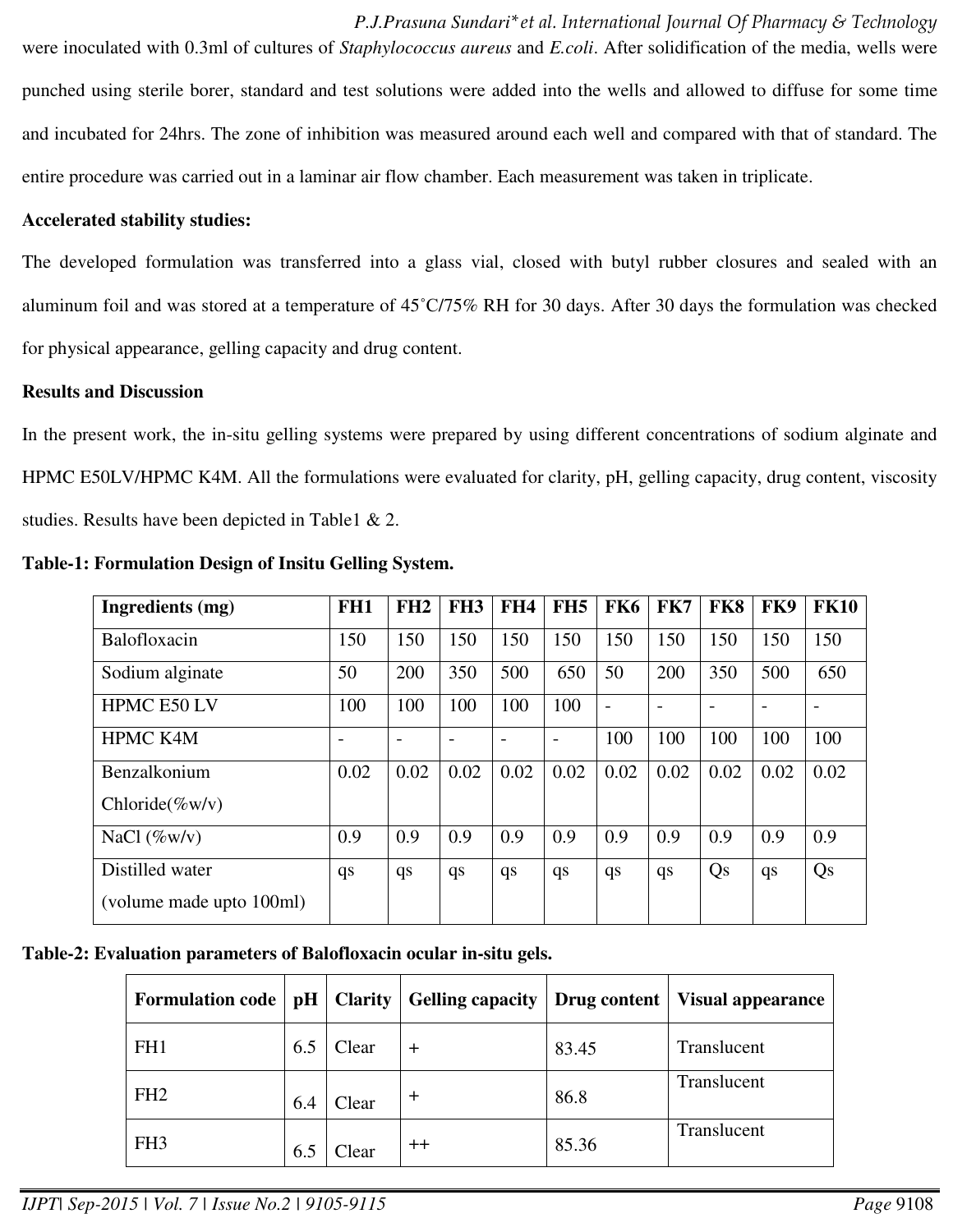| FH4             | 6.2 | Clear  | $++$     | 90.24 | Translucent |
|-----------------|-----|--------|----------|-------|-------------|
| FH <sub>5</sub> | 6.5 | Clear  | $+++$    | 89.74 | Translucent |
| FK <sub>6</sub> | 6.2 | Clear  | $^{++}$  | 86.44 | Translucent |
| FK7             | 6.4 | Clear  | $^{++}$  | 89.92 | Translucent |
| FK8             | 6.5 | Clear  | $+++$    | 96.62 | Translucent |
| FK9             | 6.3 | Turbid | $+++$    | 90.42 | Translucent |
| <b>FK10</b>     | 6.5 | Turbid | $^{+++}$ | 89.92 | Translucent |

*P.J.Prasuna Sundari\*et al. International Journal Of Pharmacy & Technology*

**- :** No gelation

**+:** Gels slowly and dissolves slowly

**++:** Gelation immediate and remains for hours

**+++:** Gelation immediate and remains for extended period of time

#### **Preliminary studies:**

### **Drug –Excipient compatibility studies:**

## **Fourier Transform Infra Red Spectroscopy:**

FTIR spectra of pure drug and drug loaded alginate-HPMC insitu gel (FK8) were studied to understand any possible interactions. It was observed that the main functional group peaks are in the range of reported values in both the pure drug and the formulation indicating no drug-polymer interactions. From the FTIR studies it was depicted that the characteristic principal peaks of Balofloxacin were observed are N-H stretching  $(3037cm^{-1})$ , C=O stretching $(1581 cm^{-1})$ , C-F stretching(1535 cm<sup>-1</sup>), C-N stretching(1271 cm<sup>-1</sup>), C-H stretching (879 cm<sup>-1</sup>). Similar peaks were observed in spectra of different combinations of excipients and in optimized formulation (Balofloxacin insitu gel), along with absence of interfering peaks indicating there is no unwanted reaction between Balofloxacin and other excipients used in the study.

## **Appearance, clarity, pH and gelling capacity**

All the formulations were clear, translucent with a pH range of 6.2-6.5. Based on the results of gelling capacity FH5, FK8, FK9, FK10 were selected and evaluated for drug content. From the results of drug content FK8 was selected for further studies.

Gelling capacity: All the formulations showed fairly good gelation properties. FK8 showed excellent gelation and hence selected for further studies.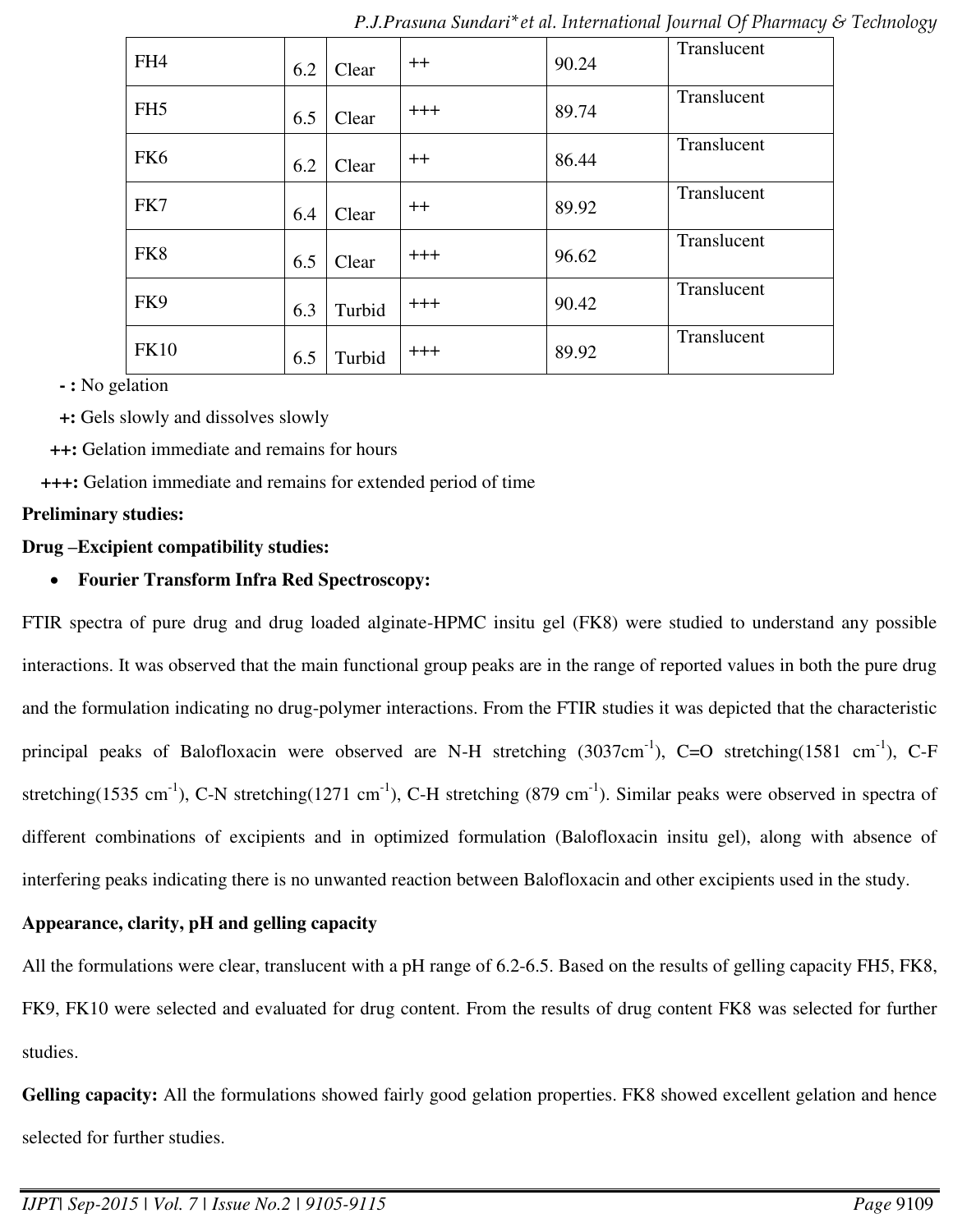*P.J.Prasuna Sundari\*et al. International Journal Of Pharmacy & Technology* **Drug content:** The results of the studies indicated that the drug content of all developed formulations was in the range of 83 to 96%. FK8 showed higher drug content of 96.62%.

### **Invitro drug release studies:**

From the in-vitro drug release studies it was observed that cumulative percentage drug release from the developed formulations was found to be 97% for FH1 which contained about 50mg of sodium alginate keeping HPMC E50 LV as constant. FK8 showed a cumulative percentage drug release of 79% which contained 350mg of sodium alginate keeping HPMC K4M as constant. Results were shown in Figure 4. Formulation FK8-FK10 showed more sustained release compared to other formulations. This could be due to higher concentration of Sodium alginate and HPMC K4M among the developed formulations. The formulations FK9 and FK10 had a drawback of syringeability and clarity hence formulation FK8 was selected.

**Drug release kinetics:** On application of different release kinetic model the formulation showed higher linearity

 $(R^2 = 0.928 - 0.992)$ . It was observed that formulation showed the zero order kinetics.

### **Rheological evaluation:**

All the formulations exhibited Newtonian flow before gelling and exhibited pseudo-plastic flow after gelling in the eye. There was an increase in the viscosity after gelling. Increase in the shear rate decreased the viscosity of the formulation. Results are depicted in Table 3 and Figures 5 and 6.

| Angular               |                 |     |                 |                 |                 |                 |     |     |     |             |
|-----------------------|-----------------|-----|-----------------|-----------------|-----------------|-----------------|-----|-----|-----|-------------|
| <b>Velocity (rpm)</b> | FH <sub>1</sub> | FH2 | FH <sub>3</sub> | FH <sub>4</sub> | FH <sub>5</sub> | FK <sub>6</sub> | FK7 | FK8 | FK9 | <b>FK10</b> |
|                       | 195             | 215 | 235             | 257             | 298             | 314             | 345 | 369 | 394 | 401         |
| 2                     | 156             | 201 | 211             | 232             | 276             | 285             | 323 | 355 | 386 | 399         |
| $\overline{5}$        | 132             | 189 | 197             | 219             | 259             | 267             | 319 | 343 | 365 | 372         |
| 10                    | 102             | 175 | 186             | 193             | 209             | 234             | 259 | 298 | 342 | 356         |
| 20                    | 98              | 154 | 173             | 187             | 196             | 221             | 246 | 274 | 312 | 324         |
| 30                    | 75              | 130 | 165             | 178             | 165             | 201             | 212 | 245 | 289 | 318         |

**Table-3: Viscosity (in cps) profile of Balofloxacin insitu gels.**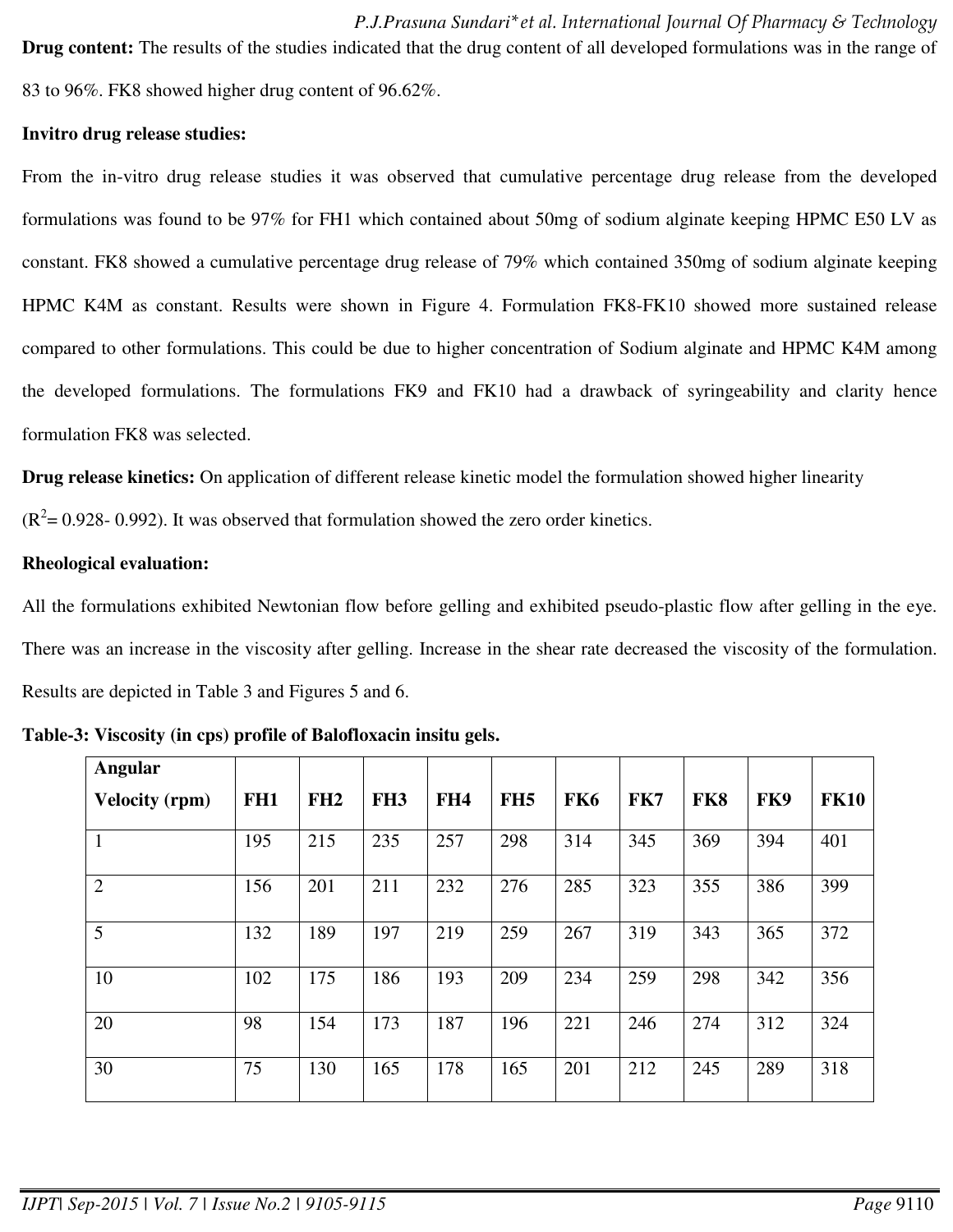

*P.J.Prasuna Sundari\*et al. International Journal Of Pharmacy & Technology*





**Fig 2: IR spectrum of Balofloxacin insitu gel (optimized formulation FK8).** 



**Fig 3: Comparison of drug content of formulations.** 



**Figure-4: Combined graph of in-vitro drug release profiles of Balofloxacin in-situ gels.**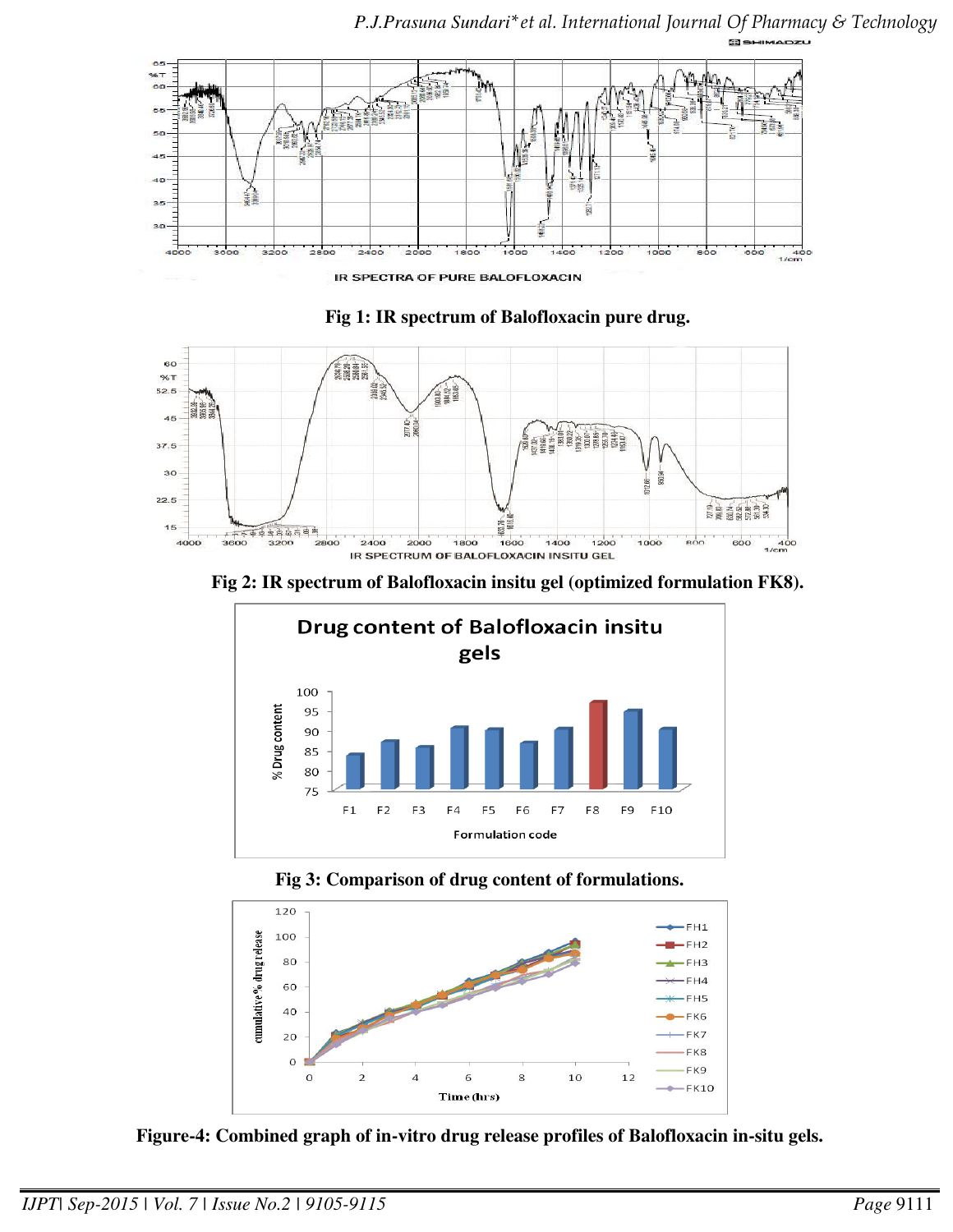

**Fig 5: Viscosity (cps) profile of Balofloxacin insitu gels (before gelation)** 



**Fig.6 Viscosity profile of FK8 before and after gelation.** 



**Fig .7: Comparative antimicrobial activity of optimized insitu gel FK8 and pure Balofloxacin solution (a) Staphylococcus aureus (b) Escherichia coli** 

# **Antimicrobial activity:**

Antimicrobial efficacy study was performed on FK8 formulation using Gram positive Staphylococcus aureus and gram negative E. coli organism. The zone of inhibition of FK8 ophthalmic formulation was found to be 31mm & 44mm and 29mm & 42mm, respectively, for Gram positive S. aureus and Gram negative E. coli organism. The results of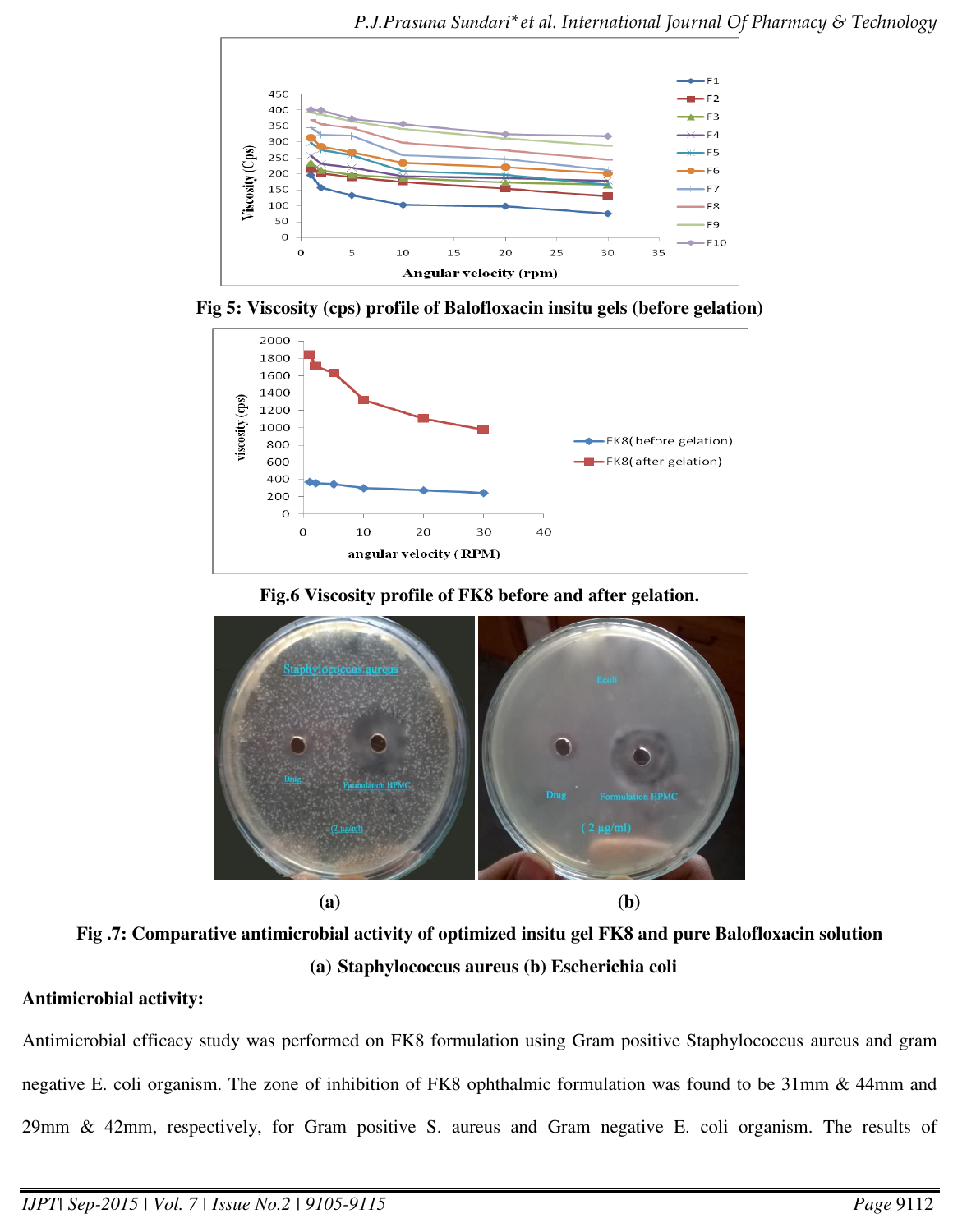*P.J.Prasuna Sundari\*et al. International Journal Of Pharmacy & Technology*

antimicrobial activity are as shown in the Table 4  $\&$  5. The study indicated Balofloxacin which showed more activity when formulated as a gel forming ophthalmic system against both selected S. aureus and E. coli.

|           | Organism   Concentration of standard   Zone of inhibition of   Zone of inhibition of test |               |      |
|-----------|-------------------------------------------------------------------------------------------|---------------|------|
|           | and test $(\mu g/ml)$                                                                     | standard (mm) | (mm) |
|           |                                                                                           | 22            | 38   |
| S. aureus | 1.5                                                                                       | 27            | 42   |
|           | $\overline{2}$                                                                            | 31            | 44   |
|           |                                                                                           | 24            | 32   |
| E.coli    | 1.5                                                                                       | 25            | 33   |
|           | $\overline{2}$                                                                            | 29            | 42   |
|           |                                                                                           |               |      |

**Table-4: Microbial studies of various formulations of Balofloxacin insitu gels.** 

|  |  |  | Table-5: Antimicrobial activity of optimized formulation for both Staphylococcus aureus and E.coli. |
|--|--|--|-----------------------------------------------------------------------------------------------------|
|  |  |  |                                                                                                     |
|  |  |  |                                                                                                     |
|  |  |  |                                                                                                     |

| <b>Formulation code</b> | Zone                | of | inhibition |     | of   Zone      | <b>of</b> | inhibition | of  |
|-------------------------|---------------------|----|------------|-----|----------------|-----------|------------|-----|
|                         | <b>Balofloxacin</b> |    | insitu     | gel | Balofloxacin   |           | insitu     | gel |
|                         | against S. aureus   |    |            |     | against E.coli |           |            |     |
| FK8                     | 44                  |    |            |     | 42             |           |            |     |

**Accelerated stability studies:** Accelerated stability studies were carried out at  $40 \pm 2^{\circ}$ C at  $75 \pm 5$  % RH for 1 month. The samples were analyzed periodically every week, and found that there are no changes in visual appearance, clarity, pH, and gelation. Assay values after 1 month of storage are found almost same (deviating not more than one percent).

## **Conclusion**

The main objective of the present study was to improve the bioavailability of Balofloxacin thereby improving precorneal residence time, and sustain the drug release by utilizing the approach of in situ gelling systems using polymers, sodium alginate and Hydroxy propyl methyl cellulose to enhance bioavailability by increasing precorneal residence time and ability to sustain drug release. The polymers used are inexpensive and easily available. The formulation also helps to reduce the frequency of drug administration, thus improving patient compliance.

## **Acknowledgement**

The authors are thankful to Cirex pharmaceuticals ltd, SD Fine chemicals and Loba Chemie, Mumbai, for providing gift samples for this work. We also thank Principal, and Management, Sri Venkateshwara College of Pharmacy, Hyderabad for their kind support and encouragement to accomplish this work.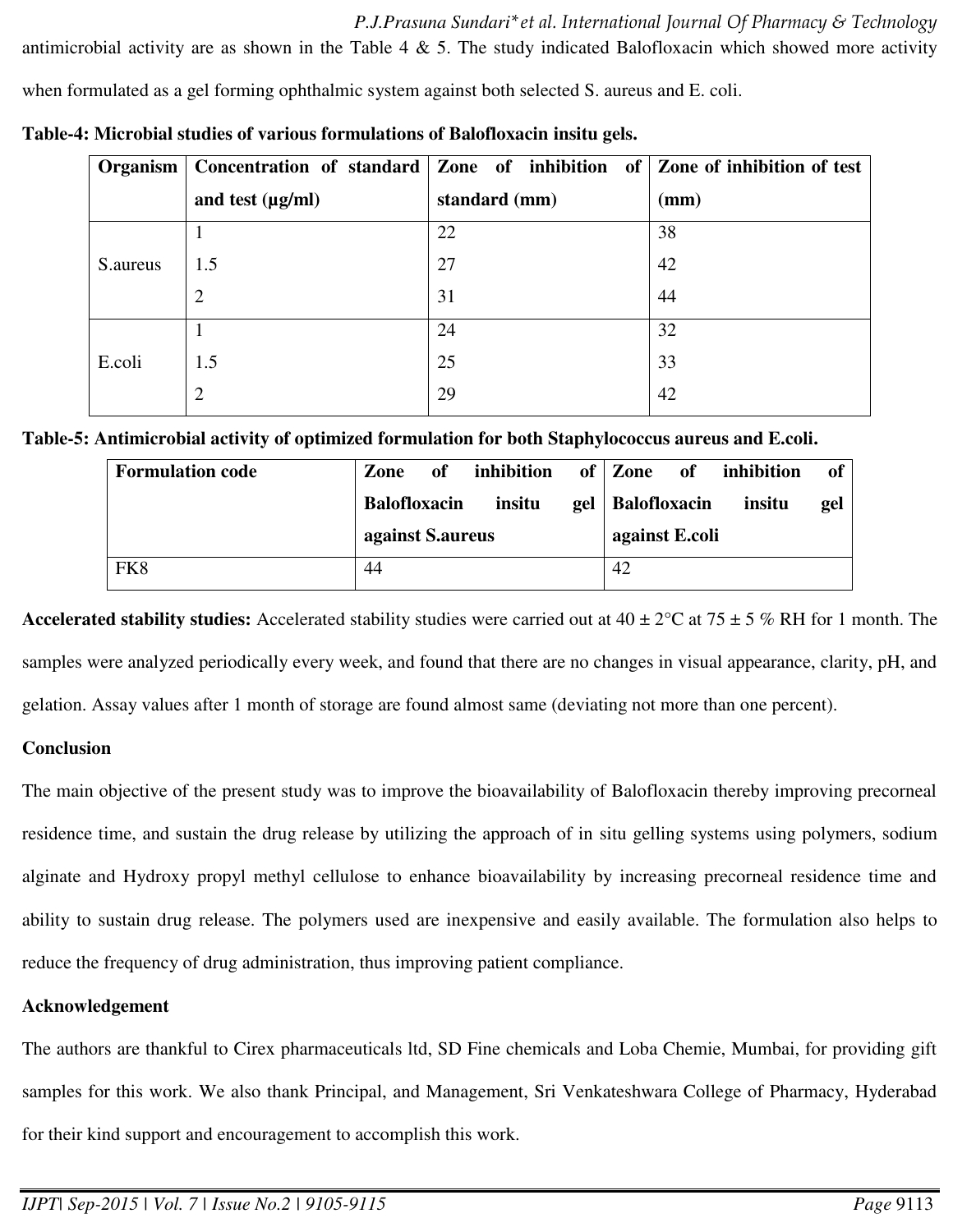#### **References**

- 1. Jovita Kanoujia, Kanchan Sonker, Manisha Pandey, Koshy M. Kymonil, Shubhini A. Saraf et al, Formulation and characterization of a novel pH-triggered insitu gelling ocular system containing Gatifloxacin, International Current Pharmaceutical Journal 2012, 1(3), 43-49.
- 2. Nanjawade BK, Manvi FV, Manjappa AS et al, In situ-forming hydrogels for sustained ophthalmic drug delivery, Journal of Controlled Release 2007, 122,119–134.
- 3. S.Subimol, G S.Ani Sree, M.Radhakrishnan et al, Fabrication of ophthalmic in-situ gel of Diclofenac Potassium and its evaluation, Scholars Academic Journal of Pharmacy, 2013, 2(2), 101-106.
- 4. Liu Z, Li J, Liu H, Ding P, Pan W et al. Study of an alginate/ HPMC-based in situ gelling ophthalmic delivery system for Gatifloxacin. International Journal of Pharmaceutics 2006, 315, 12-17.
- 5. M. Pradeep Prajapati, A Rajesh, Keraliya, Chirag A.Patel, Arpan Shah, Dhaval R.Patel et al. Droppable Gel (In Situ Gel)- A smart approach for ocular drug delivery with recent advances and innovations, 2013, 2(5).
- 6. Sonjoy Mandal, Manjunath KMJ Thimmasetty, Gl Prabhushankar, and MS Geetha et al. Formulation and evaluation of an insitu gel-forming ophthalmic formulation of Moxifloxacin Hydrochloride, International Journal of Pharmaceutical Investigation. 2012 Apr-Jun; 2(2): 78–82.
- 7. V.Vyshnavi, S.Indira, Prathima Srinivas et al, Formulation and Evaluation of Nasal niosomal insitu Gels of Loratadine, International Journal of Pharmaceutical Sciences and Drug Research 2015, 7(1), 13-21.
- 8. G.Sudipta, KD. Alekhya, A Novel insitu gel for sustained drug delivery and targeting. International Journal of Pharmaceutic, 2004, 276, 83–92.
- 9. K. Sowmya Reddy and Mohammed Gulzar Ahmed et al, Sustained ocular delivery of Sparfloxacin from pH triggered in situ gelling system, Rajiv Gandhi University of Health 109.
- 10. NS. Mahesh, BP. Manjula, Study of an alginate/HPMC based in situ gelling ophthalmic delivery system for Levofloxacin Hydrochloride, International Journal of Pharmacy and Pharmaceutical Sciences, 2012, 4(3), 655–8.
- 11. CB.Sai, G.Dharmamoorthy, BK.Satish et al, Formulation and Evaluation of pH-Triggered Insitu Gelling System of Prulifloxacin, International Journal of Advanced Pharmaceutics, 2012, 2(1), 28–34.